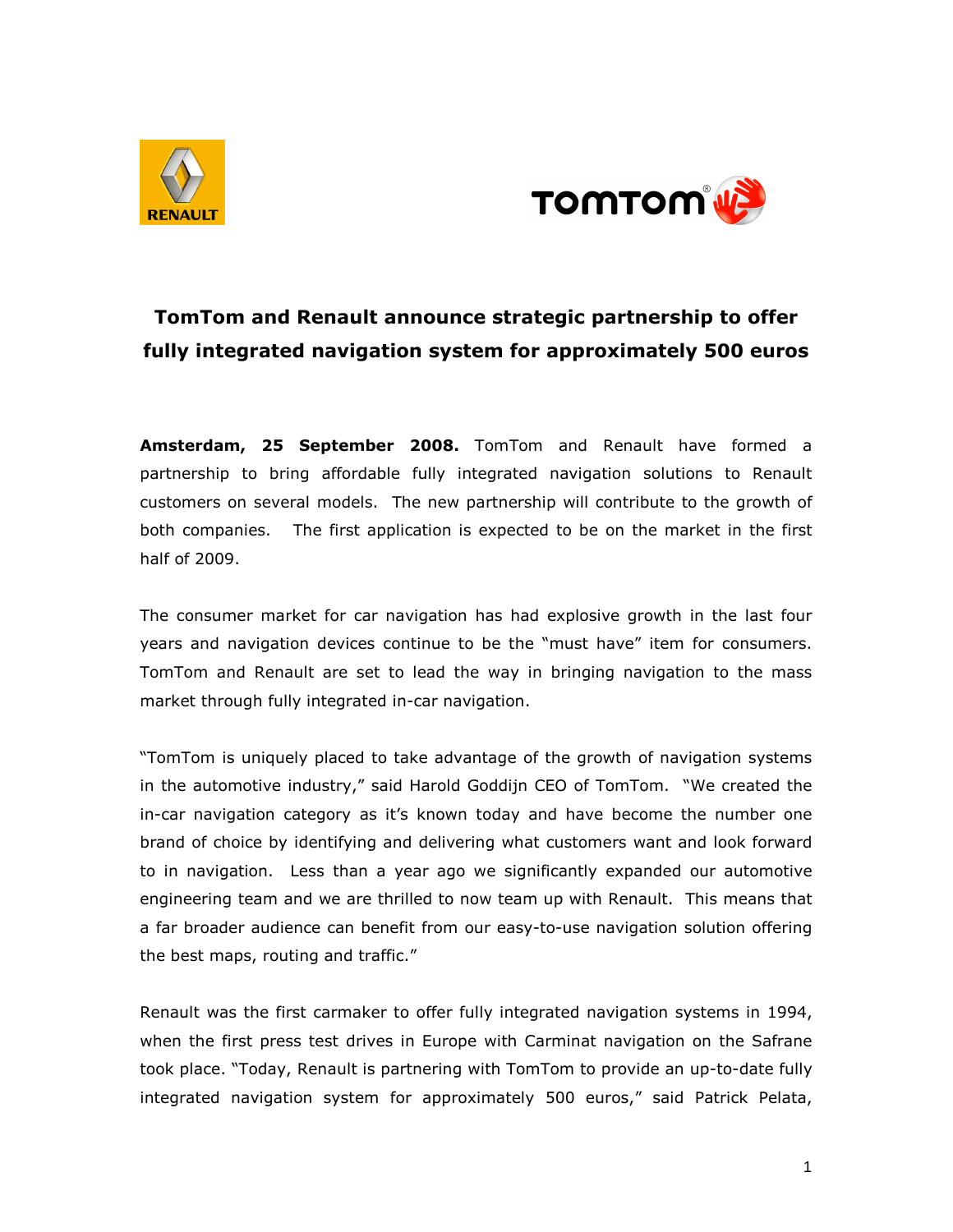Executive Vice President, Leader of the Europe Management Committee at Renault. "Working with a navigation provider will improve Renault's flexibility and time to market while ensuring, through full integration in the car, good ergonomics, quality, safety and reliability. Renault's customers will find even more added value in our future product offerings thanks to this breakthrough."

Further details of the solution will be made available in 2009. Maps will be provided by Tele Atlas.

-END-

For TomTom Public Relations, please contact: Scott Johnston International PR Manager Tel: +31 (0)20 8500851 scott.johnston@tomtom.com

For Renault Press Relations, please contact: Rochelle Chimenes Corporate Press Officer Tel: +33 (0)1 76 84 64 69 rochelle.chimenes@renault.com www.media.renault.com

## About TomTom

TomTom NV is the world's leading provider of navigation solutions and digital maps. TomTom NV has over 3500 employees working in four business units – TomTom, Tele Atlas, Automotive and TomTom WORK.

TomTom's products are developed with an emphasis on innovation, quality, ease of use, safety and value. TomTom's products include all-in-one navigation devices which enable customers to navigate right out of the box; these are the awardwinning TomTom GO family, the TomTom XL and TomTom ONE ranges and the TomTom RIDER. Additionally, independent research proves that TomTom products have a significant positive effect on driving and road safety.

Tele Atlas delivers the digital maps and dynamic content that power some of the world's most essential navigation and location-based services (LBS). Through a combination of its own products and partnerships, Tele Atlas offers digital map coverage of more than 200 countries and territories worldwide.

The Automotive business unit develops and sells navigation systems and services to car manufacturers and OEMs.